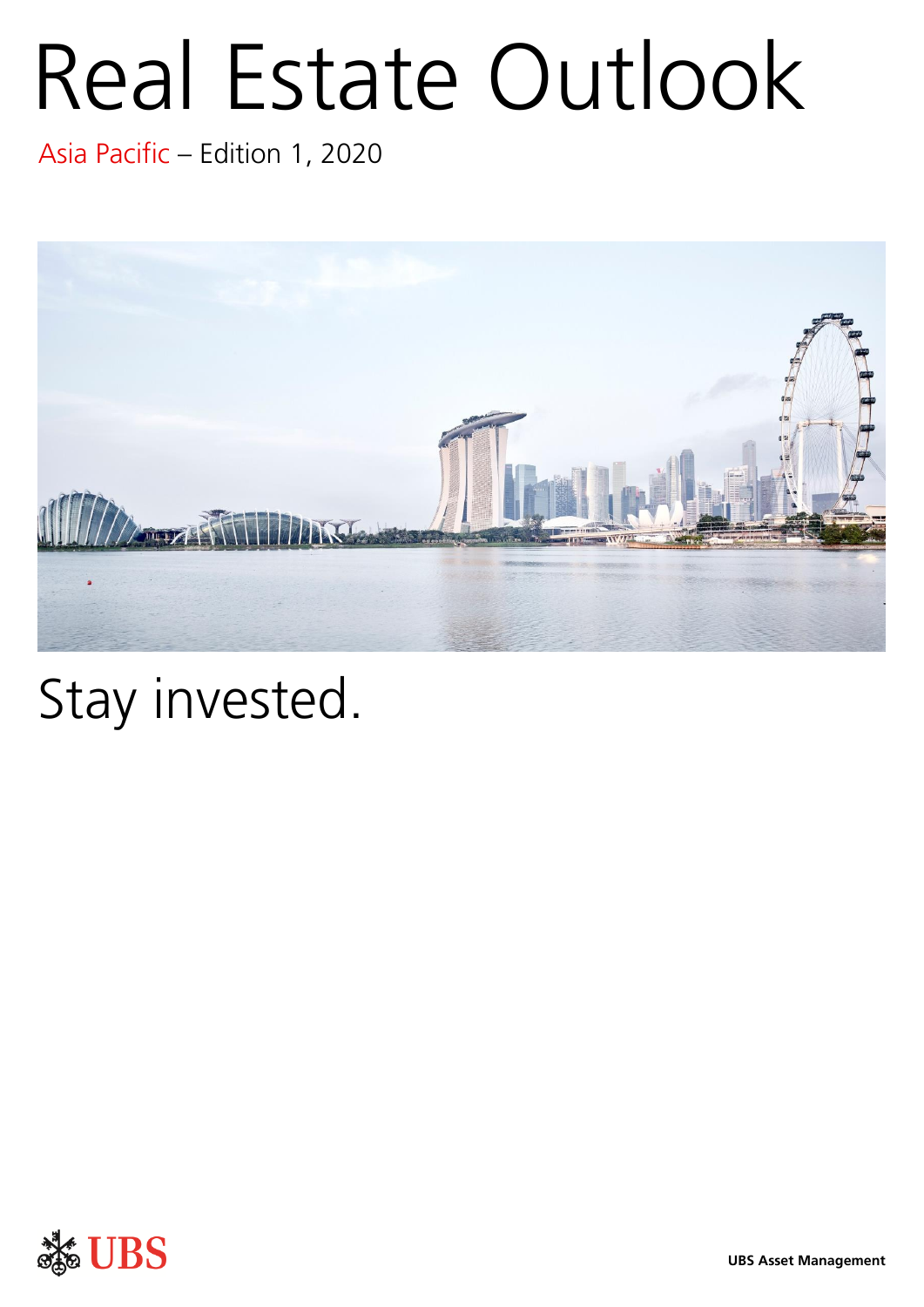



**Toh Shaowei** Head of Real Estate Research & Strategy – Asia Pacific

APAC offers diverse opportunities come rain or shine.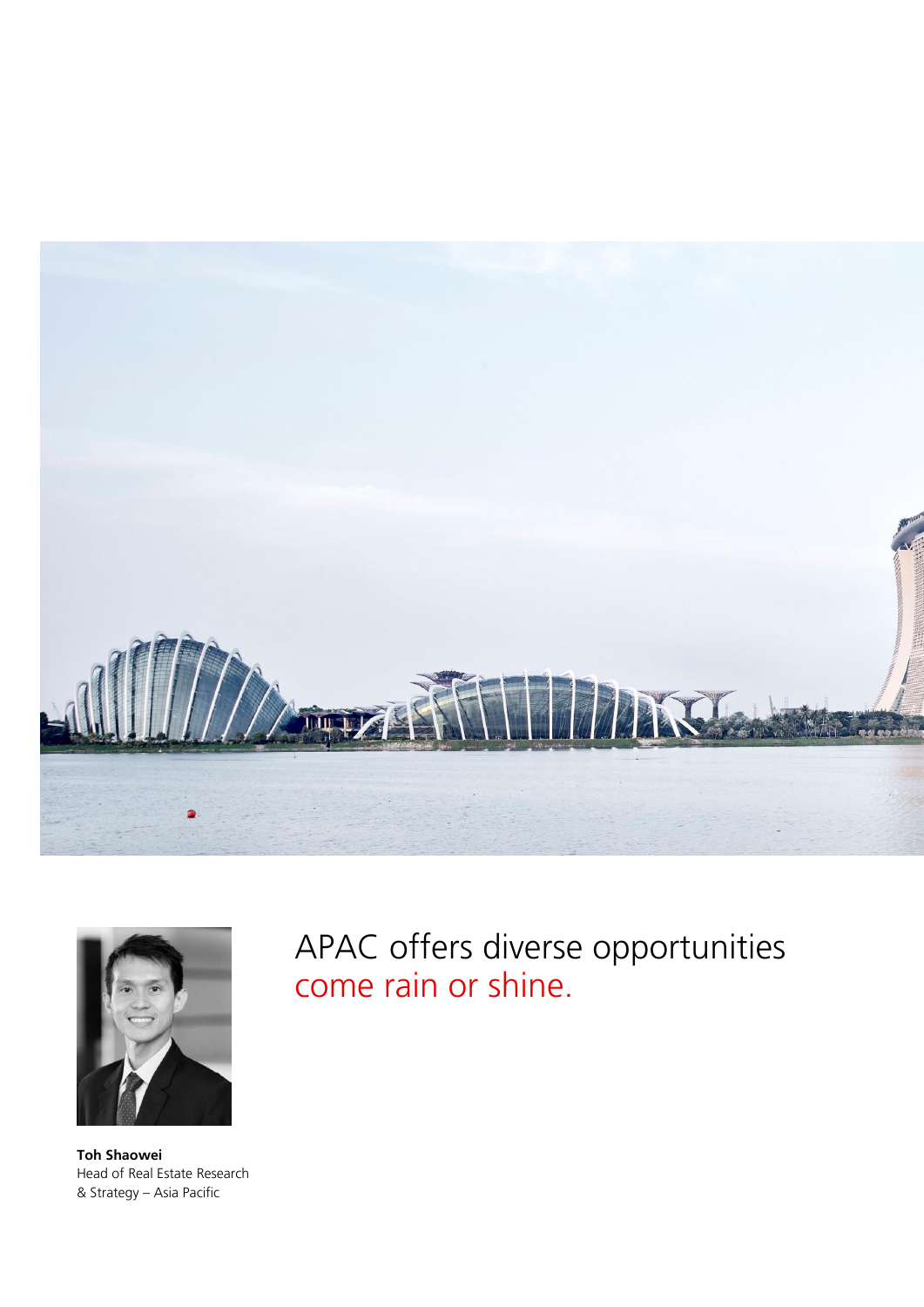

Fiscal responses to augment existing accommodative monetary stances. Occupier performance is mixed and highly dependent on supply given muted demand dynamics. Market participants are taking longer to evaluate transactions amidst diverging price expectations. 2020 is likely to still see marginal cap rate compression in the commercial real estate space.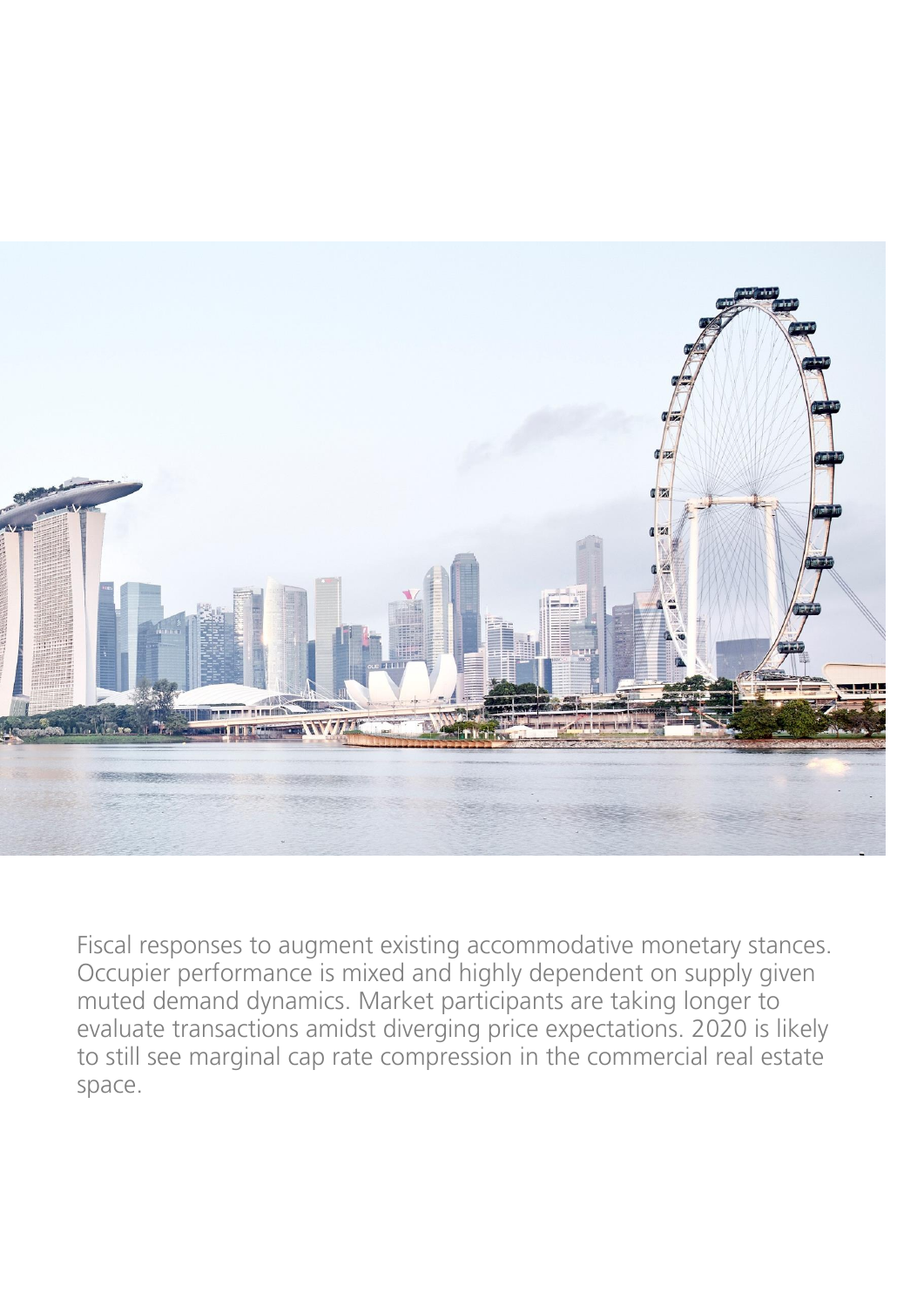## APAC outlook

### Real estate fundamentals

#### **Keep your chin up**

2019 ended on a better note than it had been playing out for most of the year. A raft of encouraging news looks to be an indication of better times to come, particularly after a rough period for most Asia economies. The recently concluded "Phase-One" trade deal between China and the US has almost immediately led to upward revisions of economic forecasts for 2020. To be clear, Asia is not out of the woods yet, as the full impact of a hiatus in the ongoing trade dispute will not be felt in entirety just yet. Also, there is a high level of uncertainty around the coronavirus outbreak, which has seen global movement of people, services and goods being impacted.

As we look around the region, there are ample reasons for market participants to keep their chins up, even as the external environment remains challenging. There is significant fiscal stimulus headroom for most developed Asia governments (see Figure 1). Current account balances are relatively stable, and there is still scope for further increases in fiscal deficits to fund long-term investments into infrastructure and social programs. The expansionary fiscal stance adopted by many Asian governments should provide much needed tailwinds for investment, employment and domestic consumption.

#### **Figure 1: Current account and fiscal balance estimates** (% of 2019 GDP)



Source: Oxford Economics, CEIC, 4Q19

Besides supportive fiscal drivers, a concurrent theme in 2019 was the willingness of central banks to flick the monetary easing switch (rather frequently) in some Asian economies. The People's Bank of China announced a 50 bps cut in the required reserve ratio (RRR) for banks on the first day of January 2020, which is estimated to release RMB 800 billion of liquidity into the economy. 2019 had already seen at least three such similar cuts in the RRR, on top of a lowering of the seven-day repurchase rate, the first such easing since 2015. Down under, the Reserve Bank of Australia embarked on three reductions in the cash rate in the span of five months, bringing it down to a historic low. South Korea's central bank also responded with two rate cuts in July and October. Besieged by domestic and external pressures, Hong Kong reduced its base lending rate three times in 2019, moving in lockstep with the US Fed.

Are the recent monetary easing actions symptomatic as to the dire state of the regional economy – and requiring drastic reactions – almost akin to scrapping the bottom of the monetary policy barrel? Or, do these accommodative monetary responses demonstrate the resolute resilience of APAC economies in the face of adversity? Either way, the lower for longer interest rate scenario seems to be here to stay in the next year at least, and that has significant influence on capital flows and investment behavior in APAC real estate markets.

#### **Retail**

Retail sales in most of Asia have mirrored languid consumer sentiments, not just in the last quarter of 2019, but arguably since late 2018. Wage growth, or rather the lack of, has definitely been a key reason behind the tightening of purse strings. In markets such as Australia and Singapore, diminishing wealth effects arising from the slowdown in the housing sector have become more obvious. To make things worse, tourist spending has become more muted. In some markets, geopolitical tensions have affected absolute tourist arrivals numbers; in other markets, we have observed a change in traveler habits steering tourism expenditure towards services. And the above discussion has not even included the well documented fact that ecommerce penetration continues to increase every day, chipping away at physical retail's share of the consumer wallet.

In the last months of 2019, headlines were focused on Hong Kong, in particular the plunge in retail sales due to a sharp drop in tourist numbers. China's "Golden Week" holiday in October did not translate into a tourism bonanza for Hong Kong, as mainland Chinese tourists diverted their holidays elsewhere. Compared to the same month in 2018, visitor arrivals in October 2019 plunged by more than 40%. Periodic episodes of social unrest have also dampened the festive mood, keeping many local shoppers off the streets in the last three months of 2019. To that end, prime high street retail rents fell 9.7% YoY in the last quarter of 2019.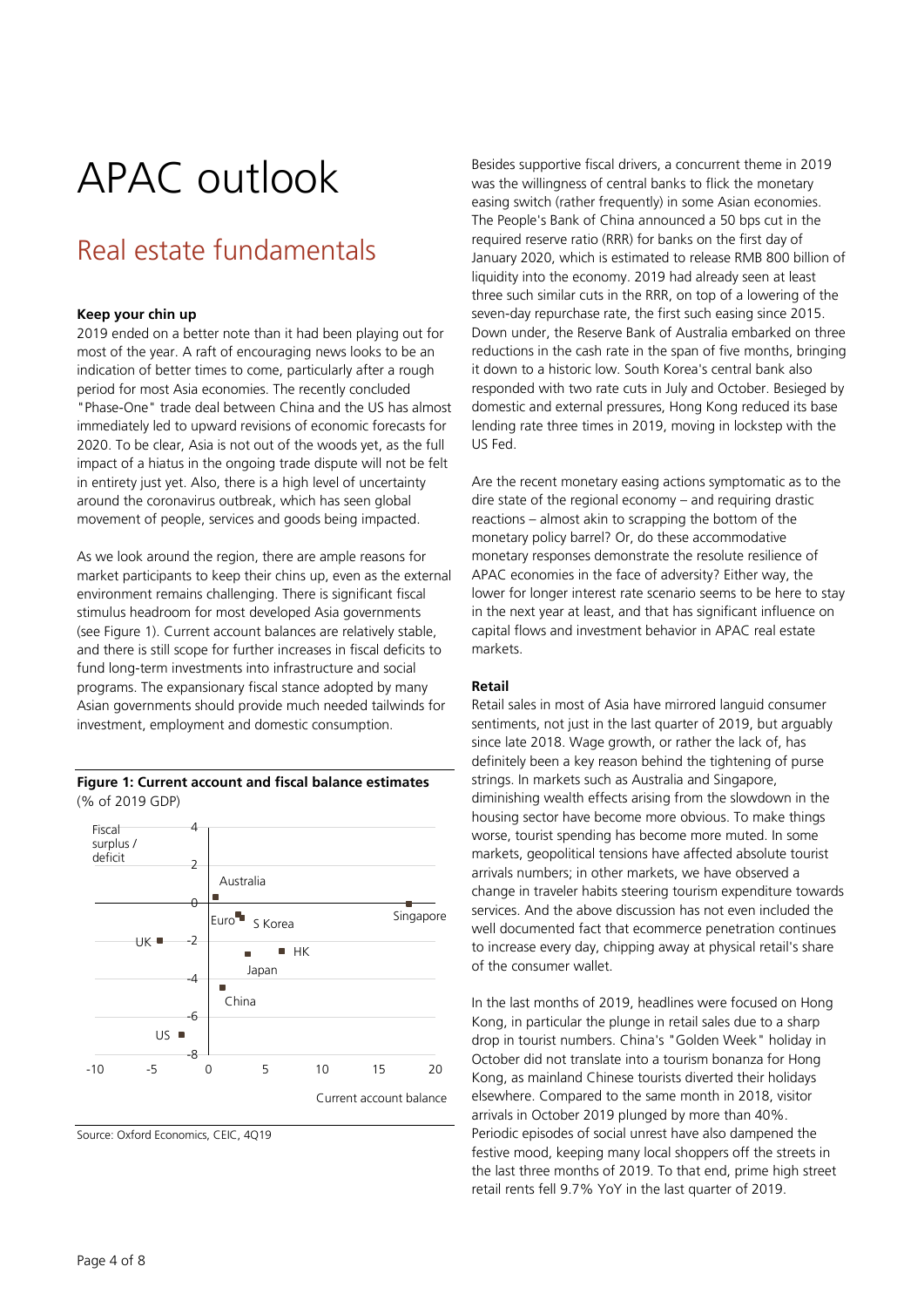Some say the business of retail operations is a more an art than a science. Cynics will offer their two cents' worth, adding that art does not pay for many struggling artists. To some extent, this is true of the state of retail in most of Asia. Along the prime retail strips and high streets, we continue to see major retail tenants willing to take on higher rents in exchange for brand presence, shopper footfall and spending. We observe this in Tokyo, Osaka, Sydney and Melbourne, where landlords of prime retail continue to play the role of price setters. In less dominant retail assets, or in shopping malls that do not have the same catchment advantage as prime retail, it certainly is an art for operators to reposition their retail offerings to draw in the crowds. The oft-mentioned strategies include omni-channel retailing, creating more experiential attractions, and setting aside more F&B options, amongst others. While these are all useful, the real art is in the delicate balancing of economic interests with associated costs of these new retail strategies. And, only some landlords will be able to sculpt the shape of their retail performance better than others.

#### **Industrial**

The slowdown in manufacturing and trade-related activities has manifested into weaker occupier demand from industrialists, primarily driven by ambiguity around how much longevity the trade dispute might have. Industrial PMIs for goods have trended lower, and have even dipped into contractionary territory in some markets. However we have not seen entire supply chains migrate to Southeast Asia, as was widely anticipated, and much of the high value-add production remains rooted in developed Asia.

Even before the recent cycle, investors have turned their attention towards warehousing and logistics – minimizing direct exposure to manufacturing – focusing on domestic demand and supply chain efficiencies. However, supply risks remain tilted to the downside in some markets where speculative completions have been high over the last few years. In Tokyo, while demand was strong, the supply of inland logistics facilities neutralized much of the rent growth. In contrast, while the stock of logistics facilities in the Tokyo Bay area is ageing, location and the lack of new supply supported rental growth in 4Q19. In China, the lower tier cities struggle with high levels of completions that will take a long time to digest. The restrictions on industrial land supply has become more obvious recently, and that should help to stabilize the occupier markets going forward.

Rents in Sydney and Melbourne rose 1.5% and 2.1% YoY, respectively. The supply of industrial land is increasingly limited, given that significant stock of industrial land has been re-zoned for alternate uses and infrastructure-related requirements. This imbalance is reflected by a notable rise in rents and industrial land values. In Singapore, the oversupply situation has improved considerably and in some subsegments, such as business parks, rents and occupancy have seen positive reversions. In the absence of any new known pipeline, the underlying demand for high quality industrial space is supportive of the business park segment in Singapore.

#### **Office**

Performance in the office sector remained mixed in the last quarter of 2019. While economic fundaments appear to be softening, leasing demand has been generally stable across most key office markets. The services sector has risen to the occasion, and tenant demand from the technology and media sector helped offset the corresponding pullback from the manufacturing and finance industries. Flexible office operators have been a mainstay of tenant demand in most Asian markets, and this trend looks set to stay.

The Tokyo office market has pleasantly surprised in spite of the higher levels of completions in the last two years. There are a few reasons for this. Japan Inc. has held up relatively well in the face of falling external demand and many corporates continue to sit on huge cash reserves. Landlords are mostly financially strong and are not motivated to reduce headline rents. As such, Grade A office rents have stayed firm and vacancy rates remained low (see Figure 2). What many observers neglected to factor in – however – was the recent change in labor laws that indirectly increased the requirements in employee headcount and office space by Japanese companies. Coming into force in April 2019, the legal cap on work hours resulted in companies plugging the gap by hiring more workers, which in part led to expansions and higher demand for office space. All these factors combined ensure that the Tokyo office market remains balanced at the start of 2020.

#### **Figure 2: APAC CBD office vacancy rates**  (% of existing stock)



Source: CBRE, 4Q19. Latest Sydney, Melbourne and Perth data as at 3Q19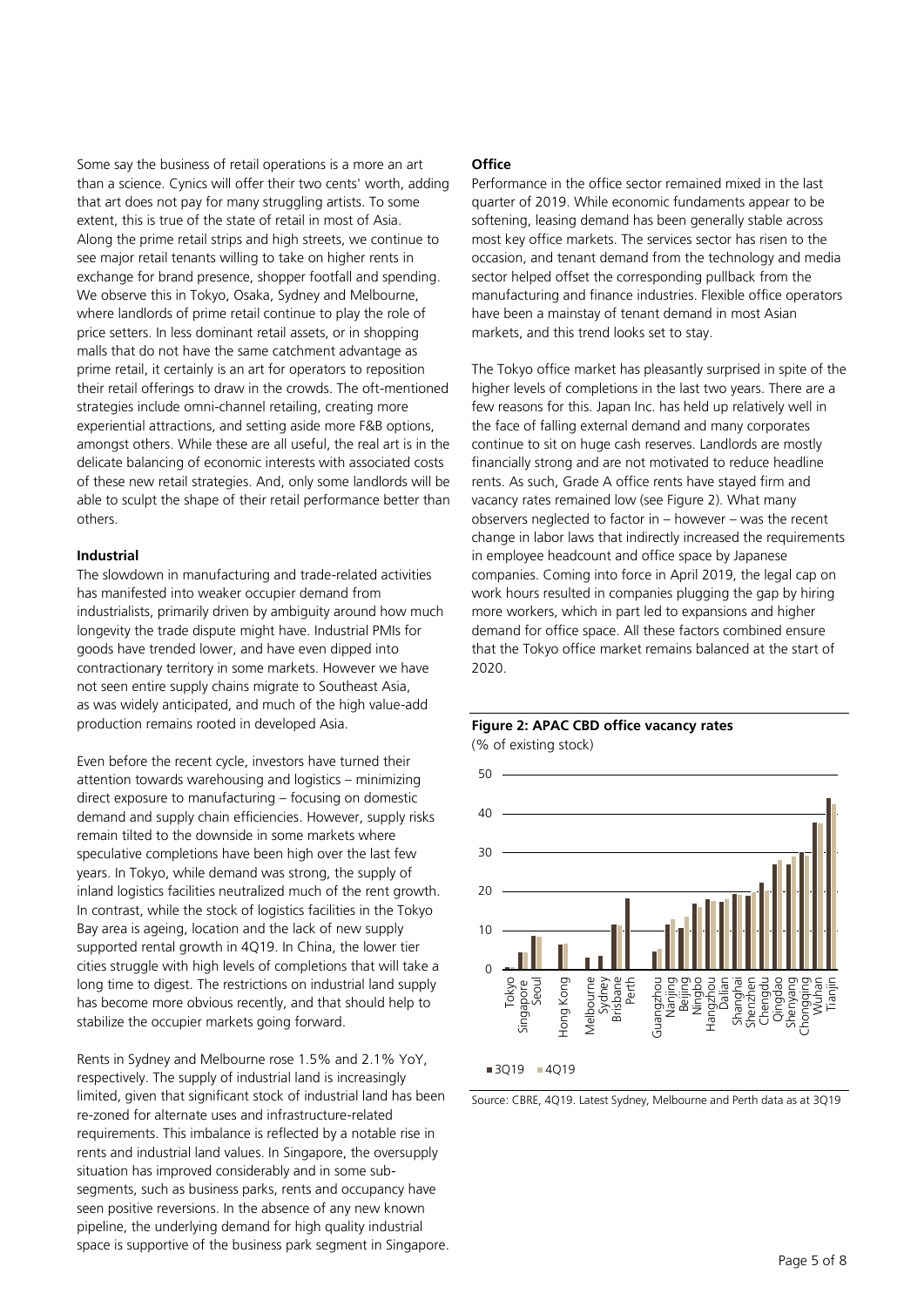In Hong Kong, the office leasing market continues to feel the chills from the double whammy of the US-China trade dispute as well as ongoing social unrest. Greater Central rents fell 2.7% QoQ, the greatest quarterly decline since 2012. Anecdotal feedback suggests that many corporates have ceased their expansion plans and lease renewals have generally taken a backseat. Enquiries from Chinese companies have largely evaporated, and that is significant for office absorption in Central given the reliance on this tenant group in the last few years.

Following an unspectacular 4Q19, rent growth prospects in Beijing and Shanghai are amongst the dullest in Asia. In Beijing, the influx of new office supply in the core CBD at Guomao and decentralized locations underpins our weak rent outlook. Shanghai faces the same supply-side pressures as Beijing, but we are likely to see that taper off gradually in 2020 and onwards. In many lower-tier cities, the vacancy rates continued to inch up, with some cities coming in at more than 30%. In Singapore, limited new stock resulted in Grade A Core CBD rents rising 6.9% YoY (see Figure 3). Main leasing activities have been focused on consolidation of office space and a general flight to quality. Purely from the supply side of the equation, the next wave of completions will occur post-2021, which is supportive of near-term rents and occupancy.

The Sydney and Melbourne office markets are displaying mid to late cycle characteristics albeit with a rather long tail. While demand has been firm, the dearth in net office supply has been the driving force behind solid rental performance in the last three years. In 4Q19, on expectations of the pick-up in new completions, rent performance was normalizing but remained positive. In resource markets such as Brisbane and Perth, the inventory overhang will continue to be a drag on the overall leasing market, although that may not necessarily be the case at the asset-specific level. We remain selective in Brisbane and Perth.-specific level. We remain selective in Brisbane and Perth.

#### **Figure 3: APAC CBD prime office rent growth** (% YoY)



Capital markets

According to preliminary data from Real Capital Analytics (RCA), total transaction volumes of APAC commercial property dropped by approximately 11% YoY in 2019 (see Figure 4). Against the uncertain economic backdrop, market participants are taking a longer time to evaluate transactions, and the disparity in expectations between buyers and sellers diverged further as interest rates started reversing downwards across the region. This was one of the key reasons for the fall in transaction volumes in 2019.

On the market-level, Hong Kong saw the biggest absolute and YoY decline in investment volumes in 2019. From a high of more than USD 25 billion in 2018, commercial investment volumes fell to around USD 13.8 billion in 2019, a significant 45% fall YoY. The last quarter of 2019 also marked the lowest quarterly investment volumes since 2009. This can hardly be described as surprising, given the upheaval experienced in the second half of 2019. We do not expect any major knee jerk reaction by owners in the form of distressed sales, nor do we believe that cap rates will decompress significantly. A lack of supply in the Central area continues to underpin our thesis that, in the absence of any full-fledged and adverse response by China, prime office market values will continue to hold up, at least going into 2020.

A clear juxtaposition of contrasting fortunes can be found in the Singapore investment market. In terms of absolute transaction figures, Singapore's smaller market size naturally leads to lower activity than other Asian markets, coming in at approximately USD 8.3 billion for 2019. However that is a marked increase of 21% from the year before. The scarcity of available assets as well as the high valuations are two factors that have prevented investors from transacting more in Singapore. Anecdotal evidence suggest that investors are willing to take a longer-term view of the market and tolerate slightly tighter entry cap rates, in exchange for stability and capital preservation.



**Figure 4: Commercial real estate transaction volumes** (USD billion)

Source: RCA, as at 31 December 2019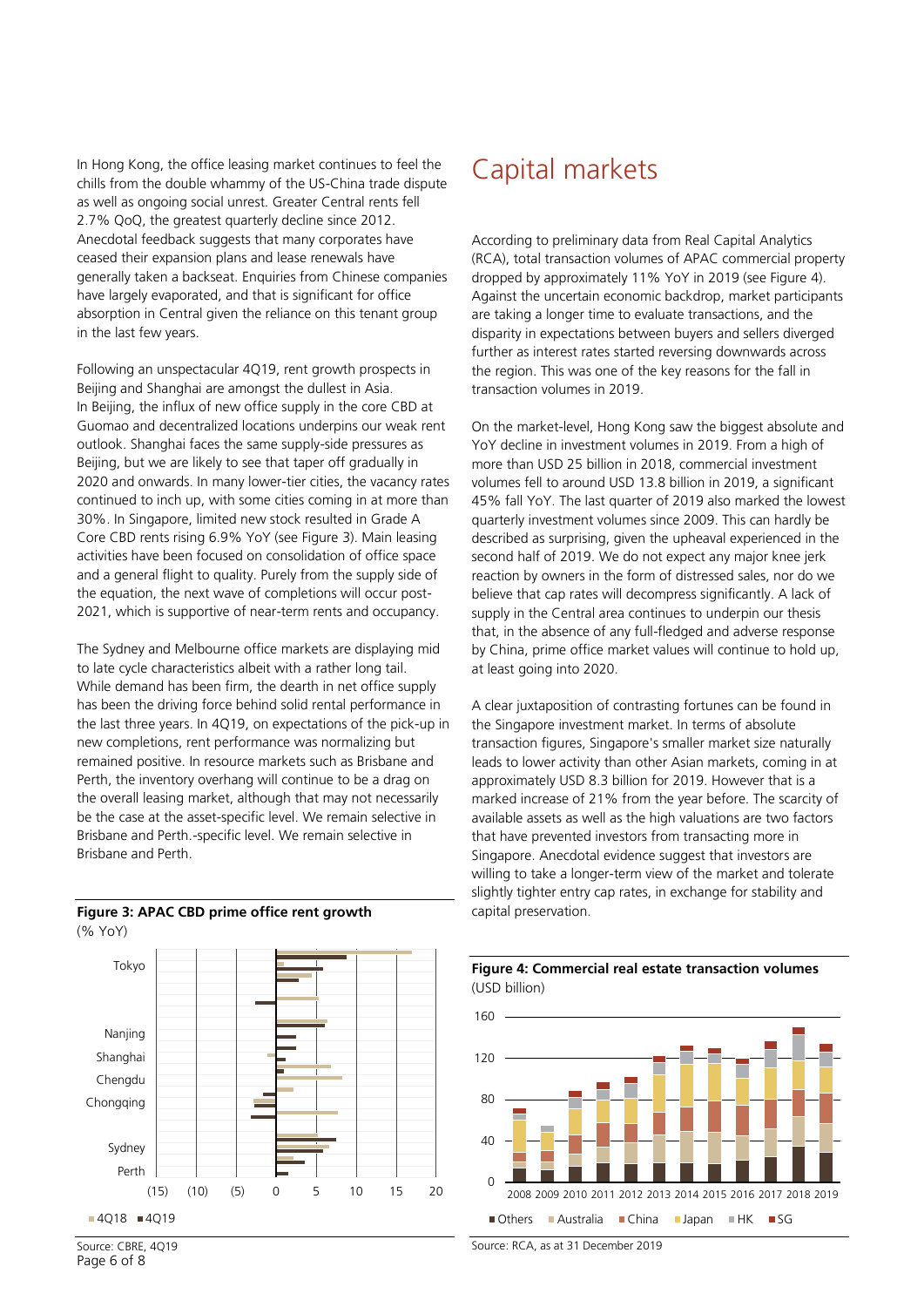China still makes up the bulk of APAC commercial real estate transaction activity. On a YoY basis, transaction volumes increased by approximately 15%, which in the greater scheme of things, is clearly better than most peers in Asia. Foreign institutional and sovereign capital remain positive on the prospects for China's commercial markets. Japan and Australia saw almost 10% and 6.0% YoY falls in transaction volumes, respectively. Australia's investment market made a final push towards the end of 2019, as two major office assets in Sydney changed hands, as well as a retail mall in Adelaide. In particular, the transacted price of the mall was highly watched as it was likely to set a guidance for the valuations of other similar retail malls in Australia. At a discount of only less than 3% to valuation, it appears that investors still have confidence in the retail segment, especially for those assets displaying characteristics of dominance.

2020 is likely to see marginal cap rate compression in the commercial real estate space, for a few reasons. One, the low interest rate environment (increasingly so in many APAC markets) has intensified downward pressures on yields with investors especially looking towards real assets for returns. Two, the dry powder already allocated to Asia private equity real estate remains significant. Also, the growing fiscal burden of deteriorating demographics across the globe is hastening the search for higher-yielding income producing investments. This is unchanged from what we observed over the past few years, with the subtle difference being an ostensible urgency to deploy into real estate.

### Strategy viewpoint

At time of writing, Asian markets have ushered in the year of the Rat, marking the beginning of another 12-year zodiac cycle. In the Chinese zodiac, the Rat is ranked first, but not without reason. Folklore has it that the ancient race to determine the zodiac sequencing saw the Rat jump into the Ox's ear and take a ride towards the finishing line, where it then stole a lead on the other animals. Such is the intelligence, flexibility and focus displayed by the Rat. And in 2020, we believe that investors should similarly adopt a playbook based on the same tenets, albeit with an added focus on risk mitigation.

The final months of 2019 saw some form of resolution in the ongoing US-China trade dispute. It appears unlikely that a V-shaped recovery will take place even with greater geopolitical clarity unless there is a full roll-back of tariffs, new and old. We remain in a risk-on mode, on the back of existing concerns over the maturing technology cycle, upcoming elections in the US, as well as the ongoing structural slowdown in the Chinese economy.

The last point is particularly important, as the regionalization of the Asia economy has led to greater reliance on the Chinese economy, and thus indirectly affecting commercial real estate markets in Asia. That said, as the adage goes, burn not your house to fright the mouse. We have to be aware of the downside macro risks in 2020, but there is no need for real estate investors to over-react. The intelligent, nimble and focused investor should look beyond immediate economic cycles and turn their attention towards sub-markets and asset selection in key Asia markets.

In markets such as the office sectors in Singapore, Sydney, and Melbourne, where near-term supply conditions are still constrained, occupier performance continues to run ahead of the economy. As core pricing stays elevated, the intelligent investor may wish to be flexible in sourcing for undermanaged assets and focus on driving income reversion. In Australian markets, long-lease structures present opportunities for buyers of selective office assets to still benefit from reversionary upside, even if market rents are normalizing. The nimble investor can also look towards regional markets such as Brisbane. In regional markets, the focus should be on acquiring high quality assets that still offer some pricing advantage over primary markets.

In the retail sector, there has already been a general re-rating outside of Asia. The intelligent investor should be able to cut through the noise and focus on resilient retail asset attributes. The truth is that urban layouts in most Asian cities are supportive of retail, and to some extent we do not expect a total meltdown in the sector. The nimble investor should keep an eye open for retail assets that have seen some capital value adjustments but offer significant scope to buy and fix. There has to be a laser sharp focus on executing asset and tenant mix enhancement to drive footfall and spending.

We saw the Japanese economy hobble along unspectacularly over the past year, but that should not detract from the relative appeal of metropolitan cities such as Tokyo and Osaka, where we see the effects of centralization supporting the commercial real estate and multi-family sectors. Looking beyond nationwide demographic pressures, the intelligent investor will be able to identify structural themes that are constructive for investing, such as population growth on a regional basis. Core sectors face tremendous competition from the Japan REITs, and the nimble investor will explore value-add and develop-to-core strategies, focusing on boosting incremental intrinsic value while looking towards REITs as key exit channels.

In the year ahead, investors should continue to deploy into Asian markets but are advised to stick close to investments that feature high quality assets, strong locational attributes, and for riskier strategies, well defined partnerships with established local players.